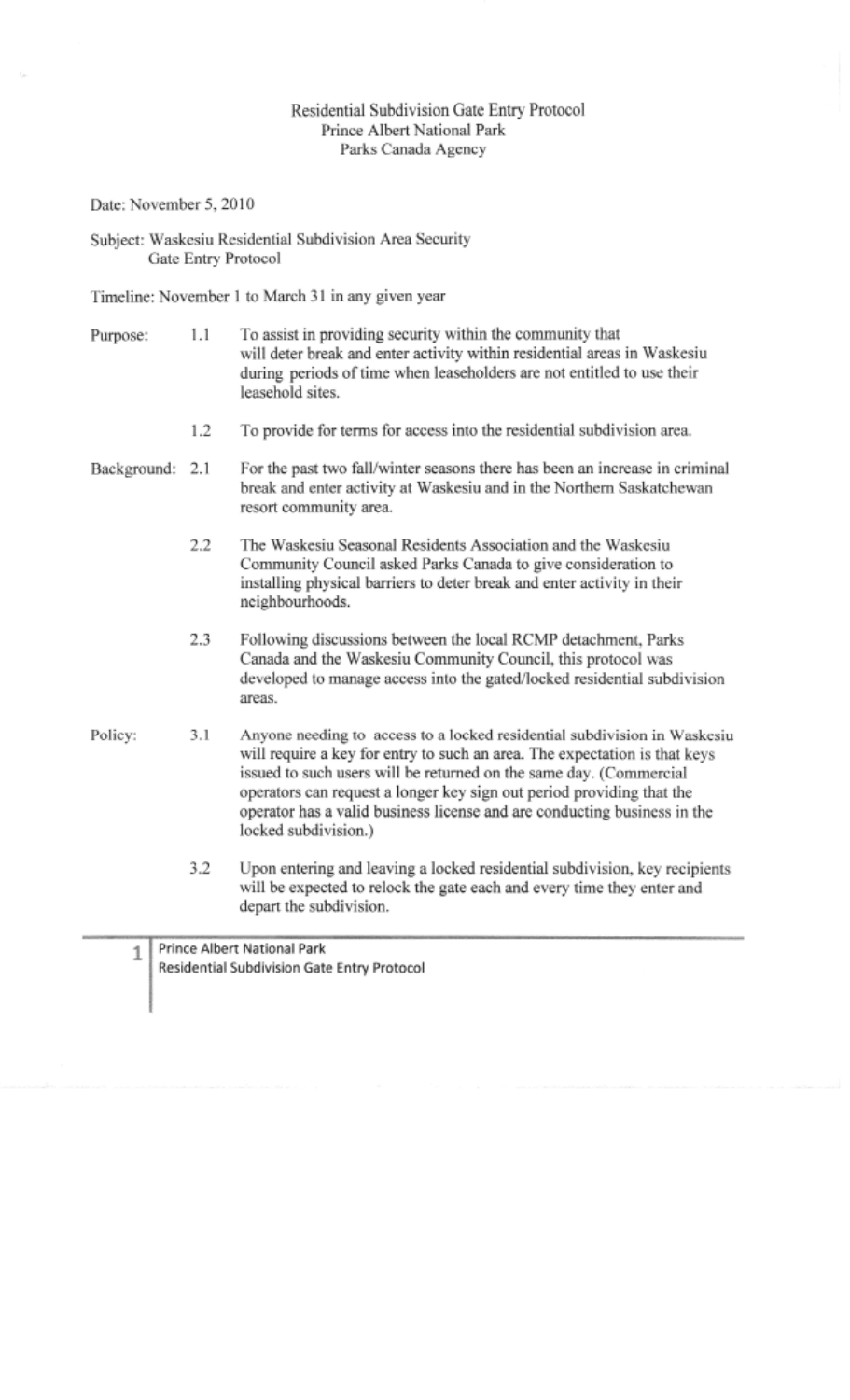- 3.3 Keys will be available for pick up at the Parks Canada Visitor Centre between November 1, 2010 and March 31, 2010 on Mondays through Fridays from 8:00 am to 3:00 pm and on Saturdays and Sundays from 10:00 am to 3:00 pm.
- 3.4 To receive a gate key an individual will be required to provide a \$50 cash key deposit or provide a piece of government issued identification to a Townsite staff member or to a Visitor Services staff member. The key deposit or identification will be held until such time that the key is returned to the Visitor Centre. Hours for returning the key are the same as the hours noted above in 3.2. A form will be provided asking individuals to advise when they plan to return the key and telephone contact information to call the individual in the event that they forget to return the key by the stated return time and date.
- 3.5 Should the key not be returned by an individual on the day stated as the key return date. Prince Albert National Park staff will attempt to call the individual to see if this timeline needs to be extended.
- 3.6 Should the key not be returned by an individual on the day stated as the key return date, and the individual has not responded to phone calls or messages from Prince Albert National Park staff, within a ten day time period, the deposit fee may be used to purchase a replacement key.
- 3.7 Parks Canada reserves the right to cancel this Residential Subdivision Gate Entry Protocol should keys not be returned, in a timely fashion, as promised by users.

Prepared by: Terrence Schneider, Townsite Manager PANP